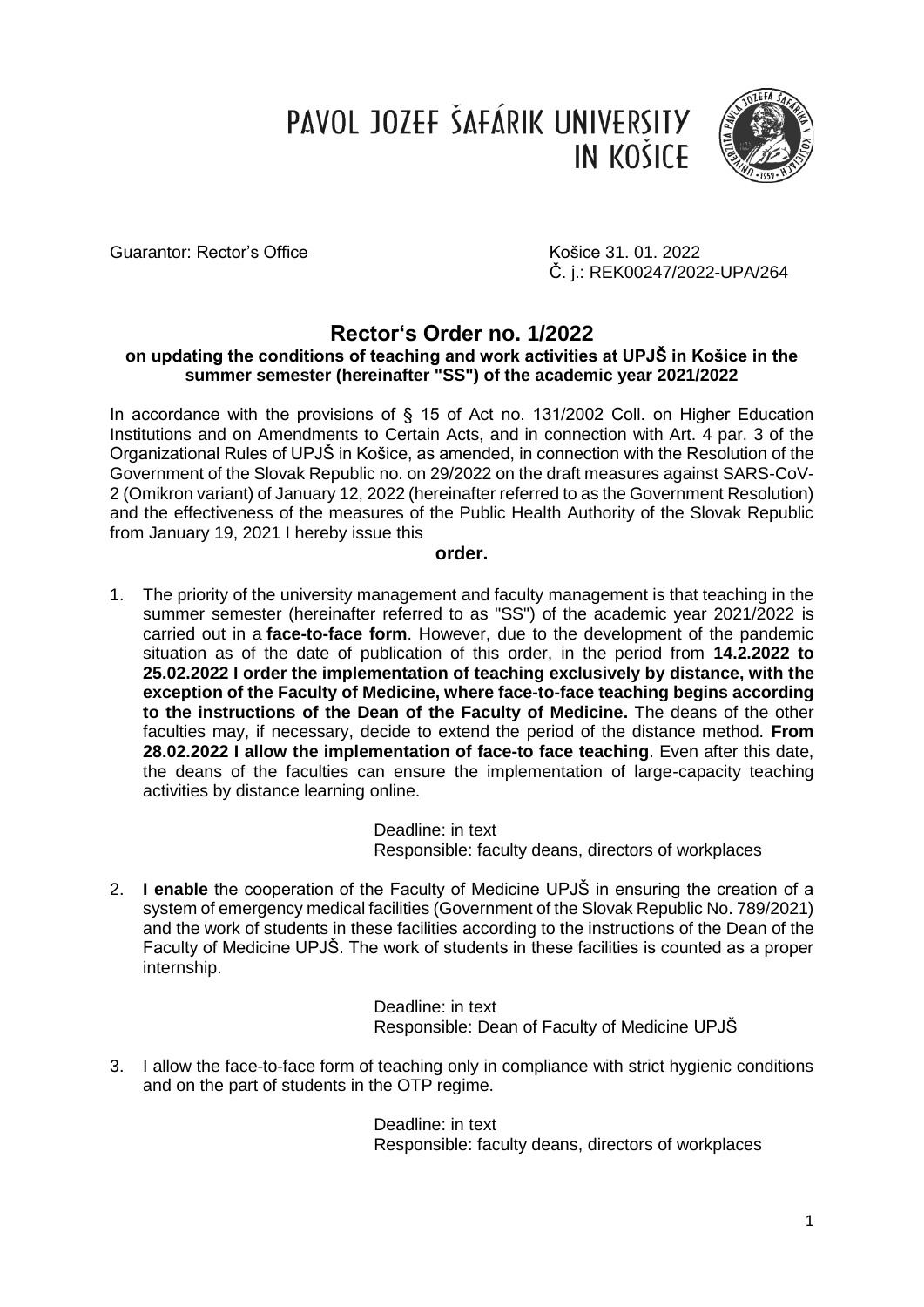4. I require the faculties and all its creative and other employees to be prepared for the implementation of teaching for a longer period in SS than specified in point 1 exclusively by the online method. Depending on the current epidemiological situation, the Monitoring and Coordination Board of UPJŠ in Košice may make an operational decision on the date **when the university will enter the face-to-face teaching regime**. Otherwise, the beginning of face-to-face teaching is set at 28.02.2022.

> Deadline: in text Responsible: faculty deans

- 5. In the in-person form of teaching, teachers have the obligation to verify compliance with the OTP conditions and to exclude from teaching students who do not demonstrate compliance with the OTP regime.
- 6. **I order** the UPJŠ workplaces to continue to adhere to the **principles of the OTP regime**. I recommend that creative employees effectively alternate work performance in the form of "home office" (hereinafter "HO") and "workplace" as much as possible. The aim is to achieve the required quality of online / face-to-face teaching as well as to maintain the continuity of scientific and project activities. Effective performance of work in the form of combining "HO", if this is possible in the full range of work duties of the employee and for work at the workplace is also required for all other categories of employees. The performance of "HO" work is possible only with the prior consent of the direct supervisor and is registered according to his instructions.

Deadline: in text

Responsible: bursar,faculty secretaries, directors of workplaces

7. **I order**, with effect from the beginning of the SS, **to update the certificates of employees for compliance with the principles of the OTP regime** at all UPJŠ workplaces as follows:

Employees shall prove themselves to the direct supervisor or an employee authorized by him

- vaccination certificate, or
- a certificate of overcoming COVID-19 not more than 180 days ago, or

a negative result to an antigen or RT-PCR test for COVID-19 not older than one week from the date of collection.

Senior staff is responsible for checking the test results (for employees who are not O or P) once every 7 days and for keeping records of this check. The employees concerned are tested individually in MOM. Testing costs will continue to be reimbursed to employees in accordance with the Rector's Guidelines on RO 11/2021. **For the purpose of the possibility of electronic recording of immune status (O, T or P) and test results, I recommend employees to use the form in AiS2 according to the employer's instructions: <https://intranet.upjs.sk/op/op.Public.php?documentid=5876>**

> Deadline: in text Responsible: in text

8. **I order**, with effect from the beginning of SS, to **provide an overview** of compliance with the **principles of the OTP regime for all UPJŠ students and doctoral students** as follows:

According to the instructions of the dean of the faculty, students report their immune status (O, P, T) to the relevant study department **in the form in AiS2:** <https://intranet.upjs.sk/op/op.Public.php?documentid=5876>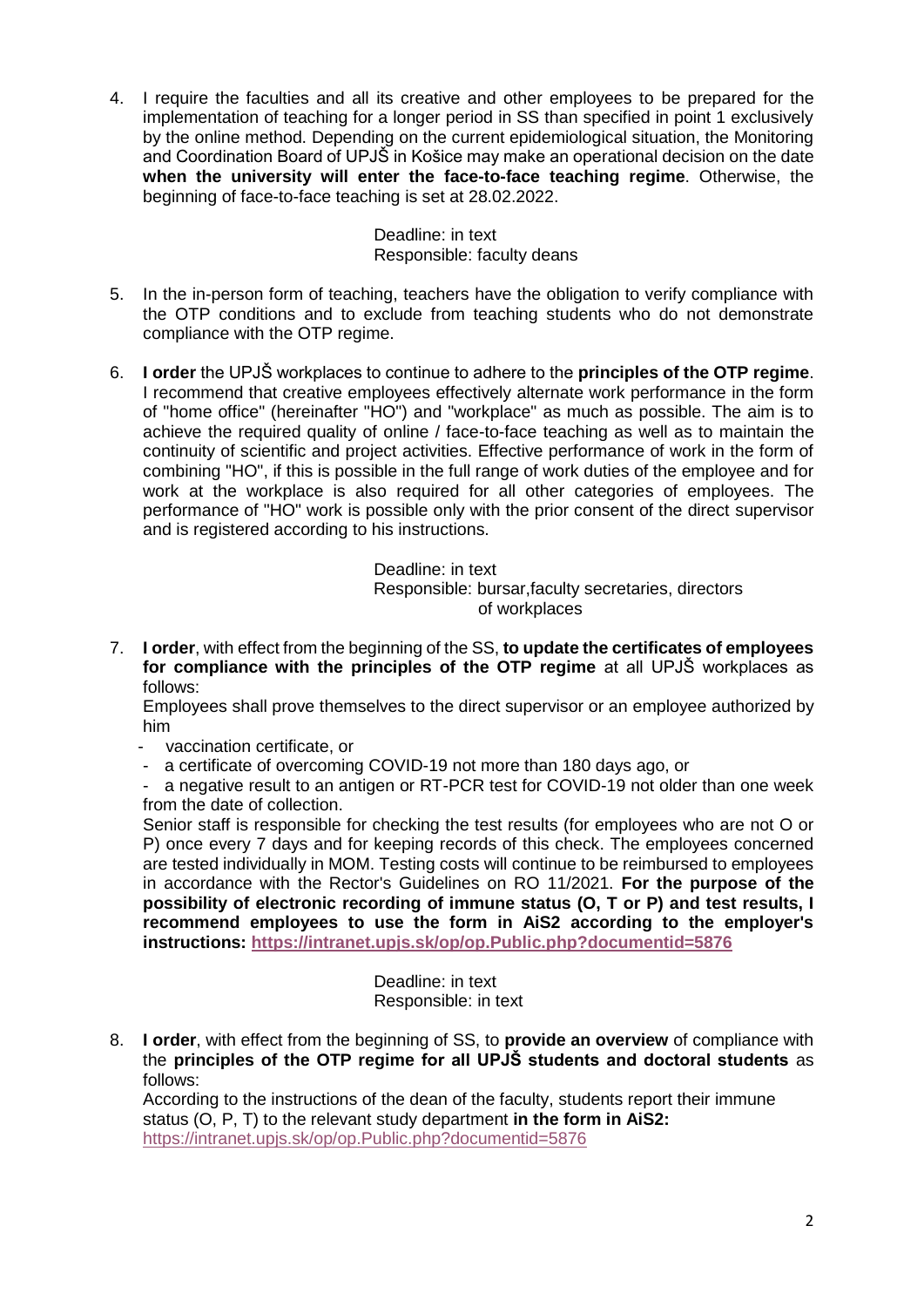At the same time, at the request of the teacher, they are obliged to be able to prove to the teacher:

- vaccination certificate (Status O) or

a confirmation that COVID-19 (Status P) has been exceeded not more than 180 days ago, or

- a negative result to an antigen or RT-PCR test for COVID-19 not older than one week from the date of collection (Status T).

Students bear the costs of testing from their own resources.

Deadline: in text Responsible: in text

9. With a view to maintaining the safest possible conditions in the workplace, **I recommend** that all employees, regardless of vaccinations, carry out a self-test once a week. I instruct the Bursar to provide ANG self-tests from the UPJŠ or social fund. For the purpose of electronic recording of test results and registration of test consumption, employees will use the form in AiS2.

> Deadline: in text Responsible: bursar, Director of CIaKT UPJŠ

- 10. The procedure under points 6 and 7 of RO 12/2021 continues to apply to employees who do not prove compliance with the OTP regime.
- 11. **I allow** the implementation of teaching at the **University of the Third Age (U3V) in the OP +** regime under the conditions of compliance with all applicable regulations of the PHA SR. The purpose of the established teaching regime is to create a safe environment for U3V students.

Deadline: continuously Responsible: Director of CCVaPP

- 12. **I allow** the face-to-face form in the OTP regime for meetings, activities of self-governing bodies of the university and selection procedures (with the possibility of combining with online participation).
- 13. **I allow** the face-to-face form in the OP + regime for organizing conferences.
- 14. **I allow** the face-to-face form of using the services in the premises of the UPJŠ University Library in the OTP regime, for the implementation of UNIPOC activities and for the implementation of CCVaPP training activities.

Deadline: in text Responsible: Director of UK UPJŠ and Director of UNIPOC

15. **I enable** the provision of meals in the facilities of ŠJ UPJŠ in compliance with the valid measures of PHA SR. Employees in the HO regime with effect from February 1, 2022 are not entitled to alternative meals in the form of meal vouchers.

> Deadline: continuously Responsible: Director of ŠDaJ UPJŠ

16. **I enable** the use of the university's sports facilities and the implementation of sports events in the OP regime in compliance with the valid measures of the PHA SR according to the instructions of the Director of ÚTVaŠ.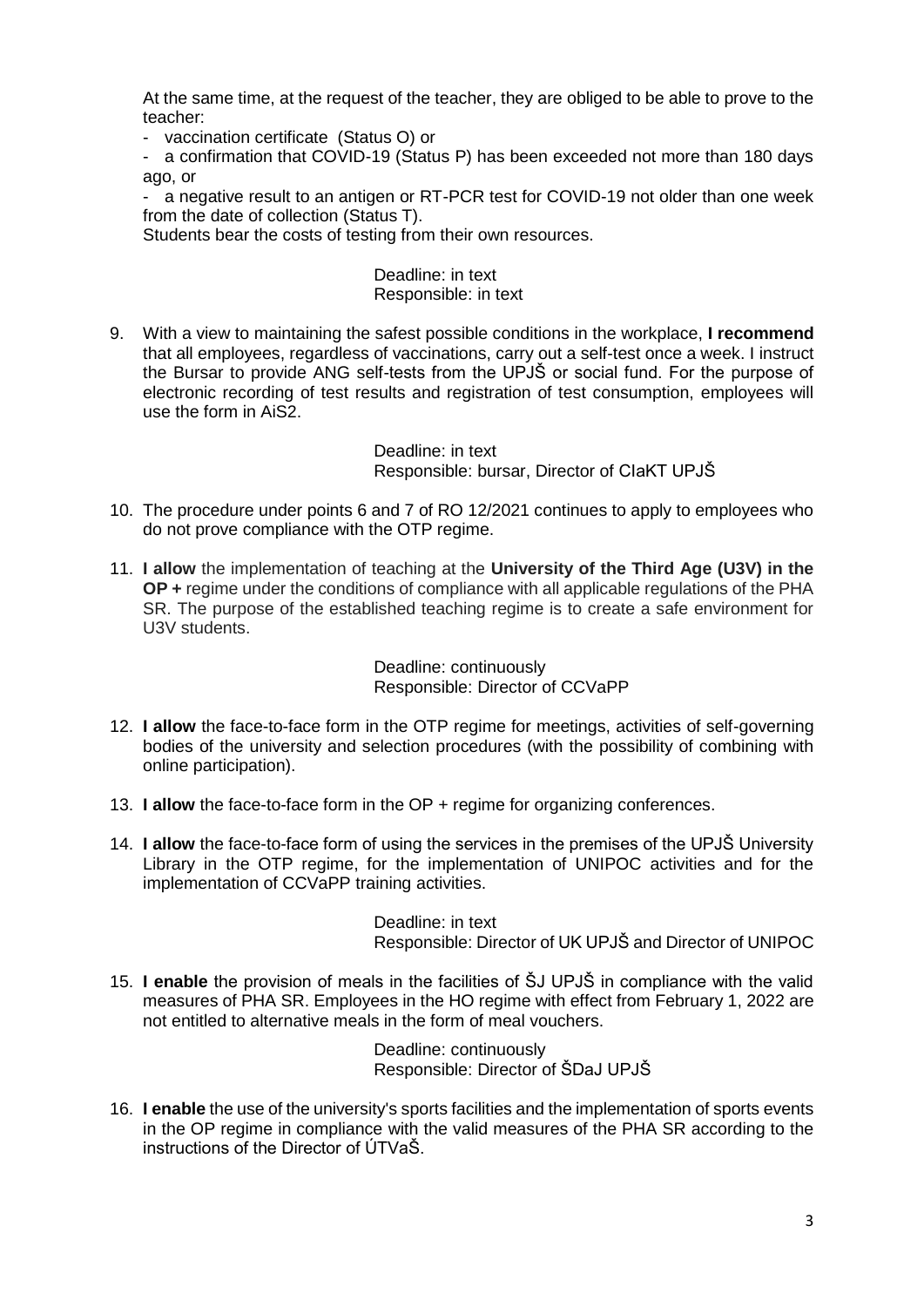Deadline: continuously Responsible: bursar and Director of ÚTVaŠ

17. With effect from February 1, 2022, I allow the UPJŠ Botanical Garden to be opened to the visitors in the OP regime.

> Deadline: continuously Responsible: bursar and Director of BG

18. With effect from February 1, 2022, **I allow to provide accommodation and meals at ÚVZ Danišovce** in the OP + regime.

> Deadline: continuously Responsible: Head of ÚVZ Danišovce

- 19. **I allow** the implementation of national and international trips as well as the reception of international guests in accordance with the regulations of this RO, Public Health Authority SR and Ministry of Foreign and European Affairs SR.
- 20. In the event of a quarantine or staff isolation obligation, applies the procedure under point 16 of RO 12/2021.
- 21. For the entry of **doctoral students** to UPJŠ workplaces, registration of their status, or registration of their test results, **I order** to apply in a reasonable manner the procedure as for the employees according to points 6, 7, 9 and 10 of this order.
- 22. **I extend** the possibility of temporary **check-out** of students in the facilities of ŠD UPJŠ with a reduction of the monthly fee to 30% until February 28, 2022 at the latest.

Deadline: continuously Responsible: Director of ŠDaJ

23. **I order** to continue to ensure a strict regime of OTP control and registration at the entrance of other persons to the buildings of UPJŠ as well as control of compliance with the obligation of proper upper airway coverage in accordance with applicable PHA measures for employees, students and other persons in all premises of UPJŠ and compliance with strict hygiene measures.

> Deadline: in text Responsible: bursar, Head of ÚBOZP,PO a CO and faculty secretaries

24. The deans of the faculties and the Director of ÚTVaŠ, if necessary, will issue guidelines for further implementation of teaching in SS in the conditions of their faculty / institute.

> Deadline: in text Responsible: in text

## **Final provisions**

- 1. This order shall enter into force and effect on 01. 02. 2022.
- 2. Monitoring and evaluation of the epidemiological situation, design and management of measures at faculties and university workplaces will be ensured by the permanent Monitoring and Coordination Board of UPJŠ in Košice, established by Rector's Order no. 15/2020, the composition of which is given in Annex no. 1 Rector's order no. 9/2021.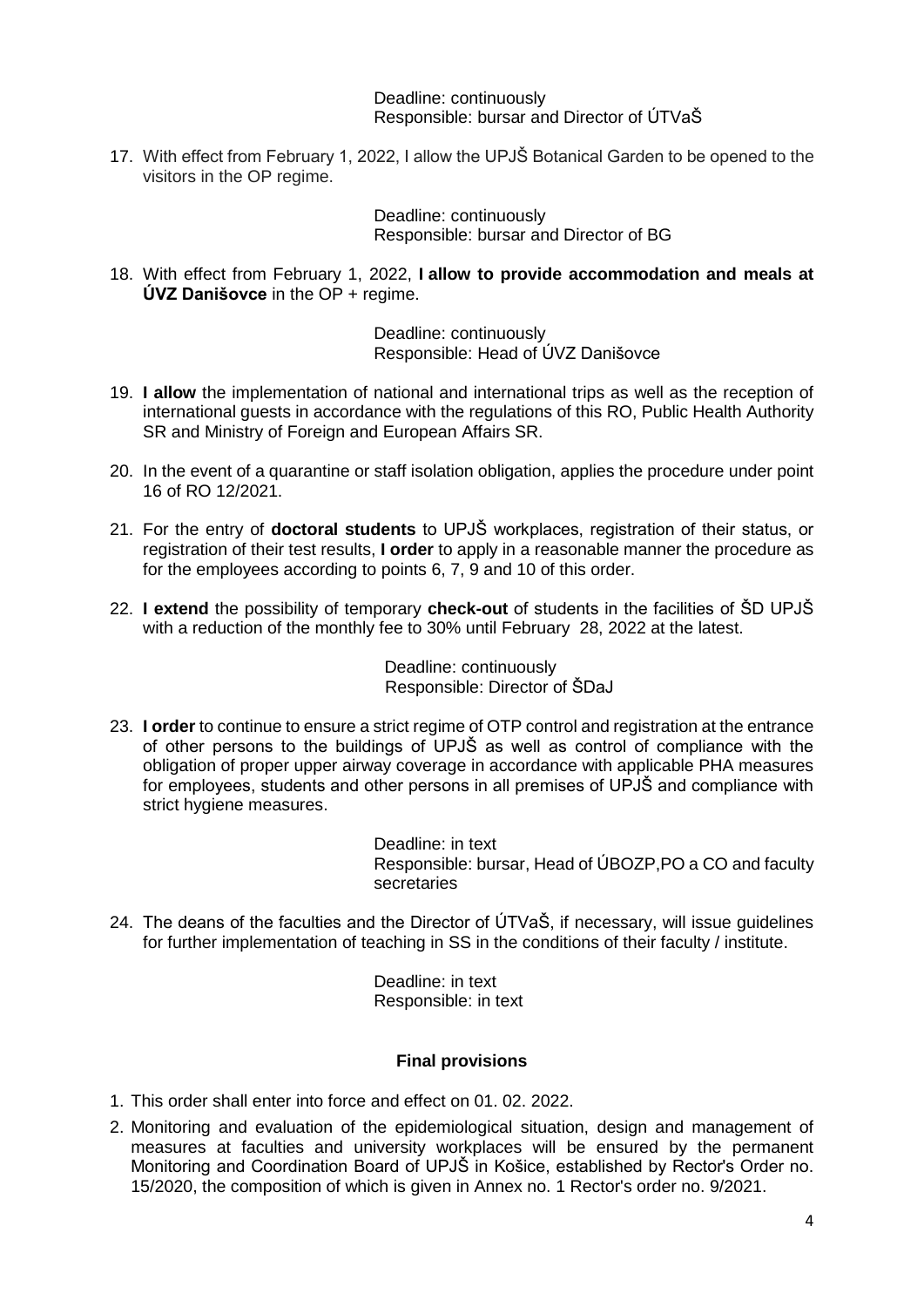- 3. Monitoring and evaluation of the epidemiological situation, design and management of measures in accommodation and canteen facilities of UPJŠ (ŠDaJ UPJŠ) will be ensured by the permanent Monitoring and Coordination Board of ŠD UPJŠ in Košice, established by Rector's Order no. 15/2020, the composition of which is given in Annex no. 2 Rector's order no. 9/2021.
- 4. In the event of an unexpectedly worsening epidemiological situation or a change in the relevant legislation, I reserve the right to revoke or extend certain provisions of this order.
- 5. The employees will be informed about the obligations arising from this order by senior staff.

This is the English language translation of the original Slovak language version of internal regulation and is not an authorized translation. In the event of inconsistency or discrepancy between the Slovak language version and the English translation of this internal regulation, the original Slovak language version prevails.

> prof. RNDr. Pavol Sovák, CSc. Rector of UPJŠ

#### **Annex no.1 RO no. 1/2022**

## **General conditions of isolation and quarantine in connection with COVID-19 - valid from 25. 01. 2022**

**Home isolation of a positive person** with COVID-19 disease:

1. It concerns all positive persons, regardless of vaccination or overcoming the disease.

2. Isolation shall last for **five days** from the date of sampling, unless the positive symptoms have been prevented from working within the last 24 hours. For the next five days, this person must wear a respirator in public without an exhalation valve.

3. If, during the last 24 hours out of 5 days of isolation, the person has experienced clinical signs of an occupational disease, **the isolation shall be terminated by the attending physician.**

#### **Quarantine of persons after close contact** with a person positive for COVID-19:

1. It concerns persons who came into **close contact** with a person who subsequently became positive for the disease during a period of two days before the date of sampling of the biological material of that person or two days before the onset of the first clinical signs of the disease in that person.

2. The quarantine obligation **shall not apply** to persons who have been fully vaccinated or who have contracted COVID-19 less than 180 days before and **who do not show clinical signs of disease.** The following seven days after contact, the obligation to wear a respirator is public. However, these persons remain in quarantine if they have experienced even one of the clinical signs of COVID-19, or if the attending physician considers this person to have quarantine as necessary.

3. Quarantine shall begin when the person becomes aware that the person with whom he or she has been in close contact is positive for the disease.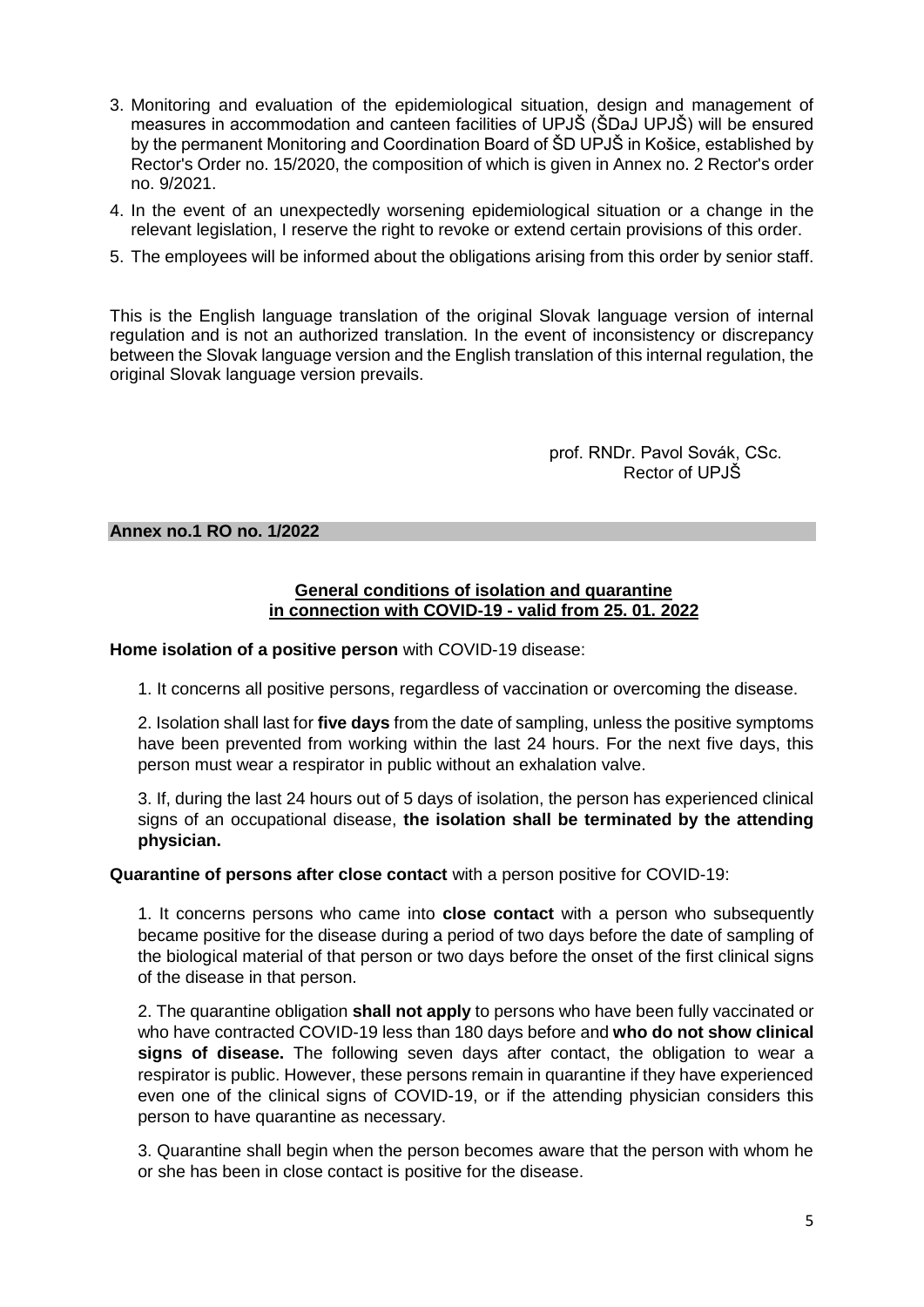4. The quarantine lasts **5 days** from the last contact with the person positive for the disease, unless there are clinical signs of the disease. After the end of the quarantine, the obligation to have the upper respiratory tract covered with a respirator in public for 5 days applies. The attending physician will decide whether to perform the COVID-19 test on the fifth day after close contact at the earliest.

5. If a person in quarantine develops any of the clinical signs of the disease, the person must contact his doctor, who will decide on the next step.

6. A person after a home antigen test is also considered positive, but must be assessed by a GP.

7. The isolation of a COVID-19 positive person or the quarantine of a person after close contact with a COVID-19 positive person who was not terminated on 25 January 2022 shall be terminated in accordance with the regulations in force until then.

**The symptoms of the disease** in a person are some of the following symptoms: fever above 37 ° C, cough, night sweats, fatigue, sore throat, headache, shortness of breath, loss of appetite or loss of smell, intestinal and digestive problems, nasal congestion.

**Close contact** is the contact of a person with a person who is positive for the disease, if they have not covered the upper airways with an FFP2 (and higher) respirator during this contact, and

1. the persons have been in direct physical contact, or

2. the persons are less than 2 meters apart for more than 5 minutes, or

3. the persons have been indoors or otherwise indoors for more than 5 minutes, or

4. persons traveled together by means of transport for more than 5 minutes.

**The test result** is the result of an RT-PCR test, an antigen test, a test performed using rapid methods of molecular biology (LAMP-test, PoCT-test), or a home antigen test; a positive home antigen test must be reported and evaluated by the person's general practitioner.

**Detailed clear information** of the rules of home isolation of positive, quarantine of close contacts and what to do after a positive test are given on the Public Health Authority of the Slovak Republic website in the document

[https://www.uvzsr.sk/en/index.php?option=com\\_content&view=article&id=36&Itemid=13](https://www.uvzsr.sk/en/index.php?option=com_content&view=article&id=36&Itemid=13)

# **Principles for UPJŠ employees in case of isolation or quarantine**

1. Employees who are subject to a quarantine or isolation obligation shall be obliged to notify the relevant manager and the staff department, while agreeing with the manager on how to carry out their domestic duties. If the employee will not be able to be available to the employer in full for his work activities, the employer will justify the employee's absence during his personal obstacle at work, which is a quarantine measure or isolation, if recognized by a doctor at work unability or family member leave, or allow him to take leave or paid leave. Confirmation of work unability resp. The employee is obliged to deliver the family member leave to the employer.

2. If a staff member is diagnosed with COVID-19, he shall immediately notify all persons with whom he has been in close contact during the two days preceding the day of collection for the test or within two days before the first clinical signs of the disease appear.

3. If a staff member who has been in close contact or suspects close contact is not subject to the quarantine obligation, he shall inform the head of the workplace. With regard to the safety of the working environment, the head of the workplace may decide on the absence of this employee at the workplace or on the exclusion of contacts at the workplace for a period of **three calendar days**. In this case, it is an obstacle on the part of the employer